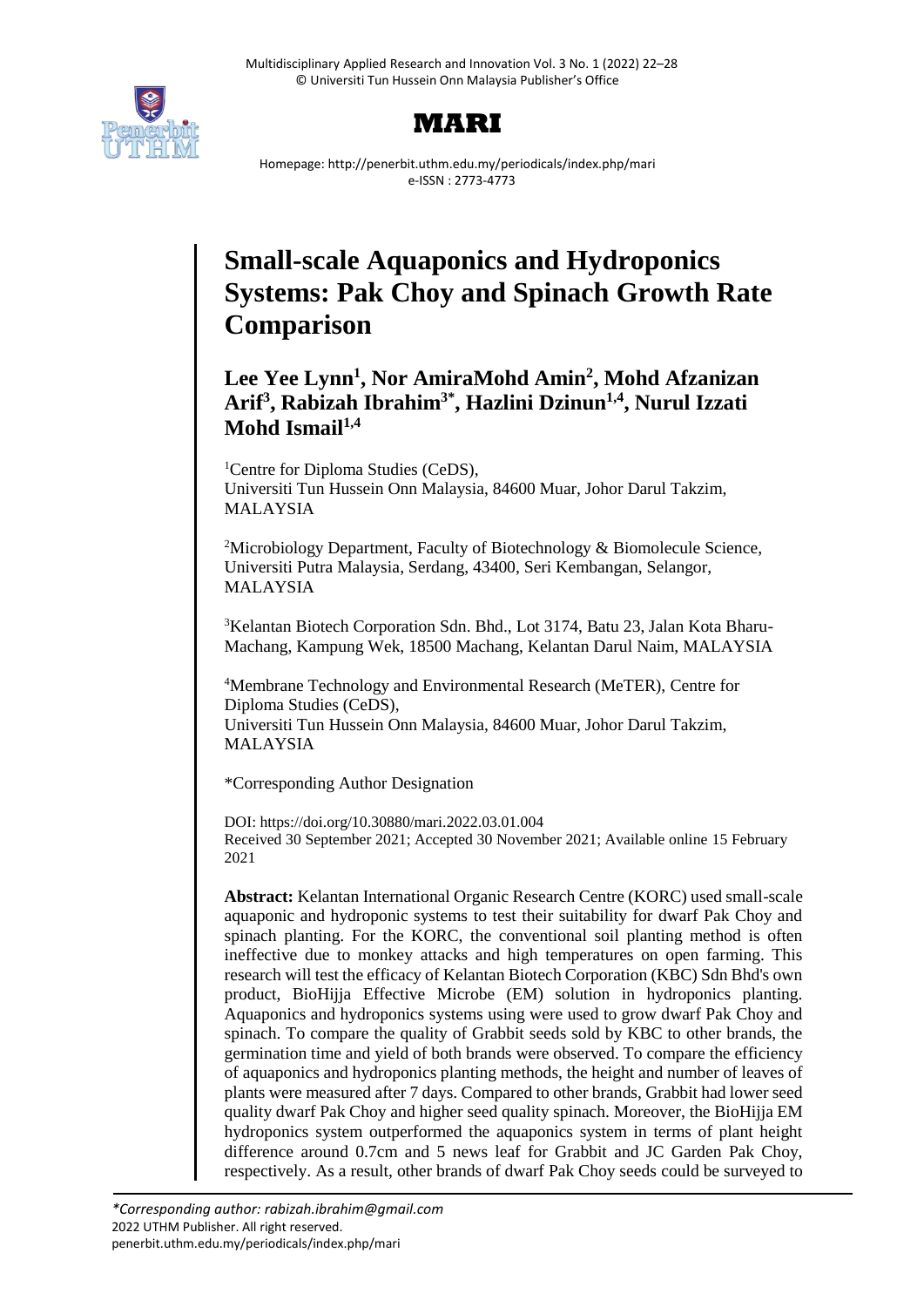replace the low seed quality supply from the Grabbit brand at KBC. However, using bio-pesticides along with relocating the project base to an area with better air circulation should be considered to improve the accuracy of future findings.

**Keywords**: Aquaponics, Biohijja EM Hydroponics, Seeds Quality, Plant Growth Rate

#### **1. Introduction**

Many challenges had arisen as a result of the traditional soil planting method for varying crops on the land, such as pest attack, soil fertility reliance, and fluctuating weather climate. Thus, at the Kelantan International Organic Research Centre (KORC), a research centre owned by Kelantan Biotech Corporation Sdn Bhd (KBC), an alternative crop planting method was tested using BioHijja Effective Microbe (EM) hydroponics and aquaponics with tilapia fish as the ultimate nutrient source for the planting of dwarf Pak Choy and spinach [1].

Hydroponics is a method of cultivating plants that does not require the use of soil [2]. Aquaponics, on the other hand, is a planting method that combines aquaculture and hydroponics in a bio-intergrated system [3], [4], [5]. The advantages of both hydroponics and aquaponics include the ability to grow crops without solid media, which saves up to 20% of growing space, less-hassle harvesting, and water conservation [6], [7]. The hydroponics system is easier to set up, whereas the aquaponics system allows for a symbiotic relationship in which fish wastes are converted into nitrates, which are then uptaken by the plant roots as a source of essential growth nutrients [2]. However, the disadvantages of both systems are that hydroponics requires technical knowledge and skill to monitor ideal system conditions, whereas aquaponics requires a relatively high startup cost when compared to traditional planting methods [8], [9].

Besides examining the most suitable alternative method for Pak Choy and spinach planting at KORC between aquaponics and hydroponics, this research also opted to test the efficacy of KBC's main product, BioHijja EM solution onto hydroponics planting, and the quality of Grabbit gardening seeds sold at KBC to the customers. BioHijja EM solution is a product of KBC which comprised of photosynthetic bacteria, lactic acid bacteria, yeast, actinomycete, fermentation fungi, molasses and water in ideal ratio which acts as organic fertilizer for the plants to boost plant growth and overall health.

The quality of seeds was compared between the Grabbit brand sold by KBC and other brands on the market by observing the duration of seed germination and the yield of successful germination. Second, the growth rate of dwarf Pak Choy and spinach planting was observed in this study in terms of plant height and number of leaves to compare the efficiency of the planting method between aquaponics and BioHijja EM hydroponics. The expected outcomes of this study were that the Grabbit brands of dwarf Pak Choy and spinach seeds were of higher quality than others on the market, and that the BioHijja EM hydroponics planting method outperformed aquaponics as an alternative for conventional soil planting at KORC.

#### **2. Methodology**

#### 2.1 Materials

The plant species studied in this study included dwarf Pak Choy and half red amaranth (spinach). These two plants were among the KBC products that were suitable for aquaponics and hydroponics planting, and they have a relatively short harvesting duration (35 days) when compared to other plants. Seeds from Grabbit (GB) and JC Garden (JC) were chosen for dwarf Pak Choy, while spinach seeds from Grabbit and TRIO Garden (TR) was studied for the research.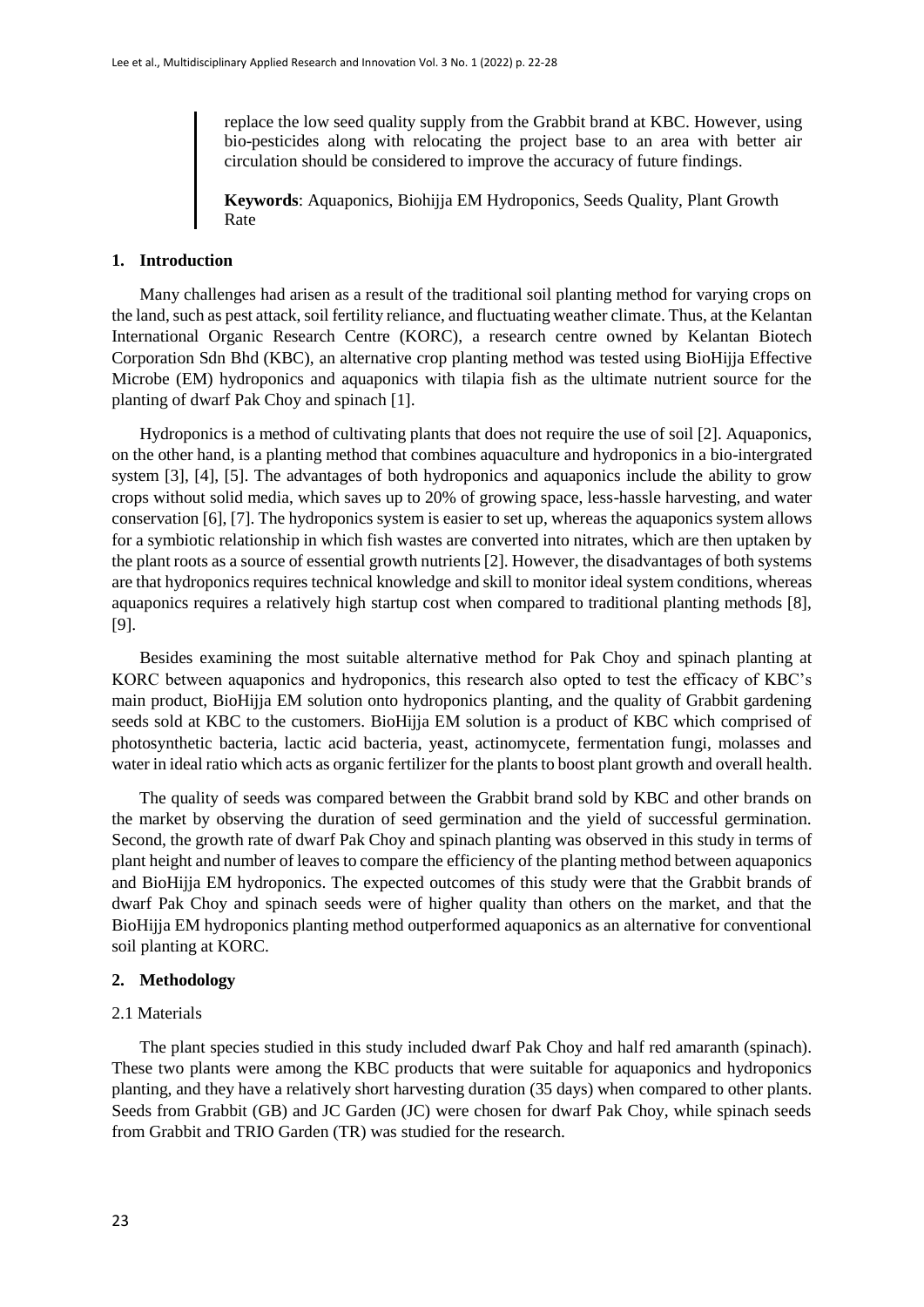The aquaponics system required the following apparatus: 8 red tilapia fish, a 10-gallon aquarium with aerator pump, fish feed, GB dwarf Pak choy and spinach seedlings, JC dwarf Pak choy and TR spinach seedlings, net cup with wire hanger, coconut husk, granite, and sponge as shown as in **Figure 1a**.

In an aquaponics system, tilapia fish were used to supply nutrients to the plant. Tilapia is a low-cost hardy fish that requires little maintenance when compared to other aquatic animals [10]. They live in warm freshwater and have a higher tolerance for pH levels.

Meanwhile, the apparatus needed for the hydroponics system, as shown in **Figure 1b**, included a 10L transparent container with proper covering, an aerator pump, and 8 small plastic cups with 8 fitting sponge, GB dwarf Pak choy and spinach seedlings, JC dwarf Pak choy and TR spinach seedlings, 100mL BioHijja EM solution, and 100g organic fertiliser wrapped in cling film.



**Figure 1: Apparatus set up of (a) aquaponics and (b) BioHijja EM hydroponics system** 

#### 2.2 Preparation Phase

The wet paper towel method was used to germinate dwarf Pak Choy and spinach seeds from GB, JC and TR brands, which was more effective and easier than the sowing method [11]. Wet paper towel method allows a pathogen-free environment through supplying of controlled heat and moisture to the seeds inside an enclosed container, compared to the sowing method that requires sterilization of soil prior to sowing to avoid contamination of seeds. Besides, wet paper towel is also enabling easy control to the adequate moistuization giving to the seeds for proper germination compared to sowing method which might lead to overwatering which cause rotting of seeds. **Figure 2** shows how the seeds were kept in an enclosed, warm, and dark place for about two weeks before being transplanted.

Furthermore, the aquaponics and hydroponics system was installed at the project's chosen base location by assembling the necessary aquarium and container. Tilapia fish were transferred to the aquarium while a 5L water: 100mL BioHijja EM solution: 100g organic fertiliser solution was added to the hydroponics container prior to seedling transplantation.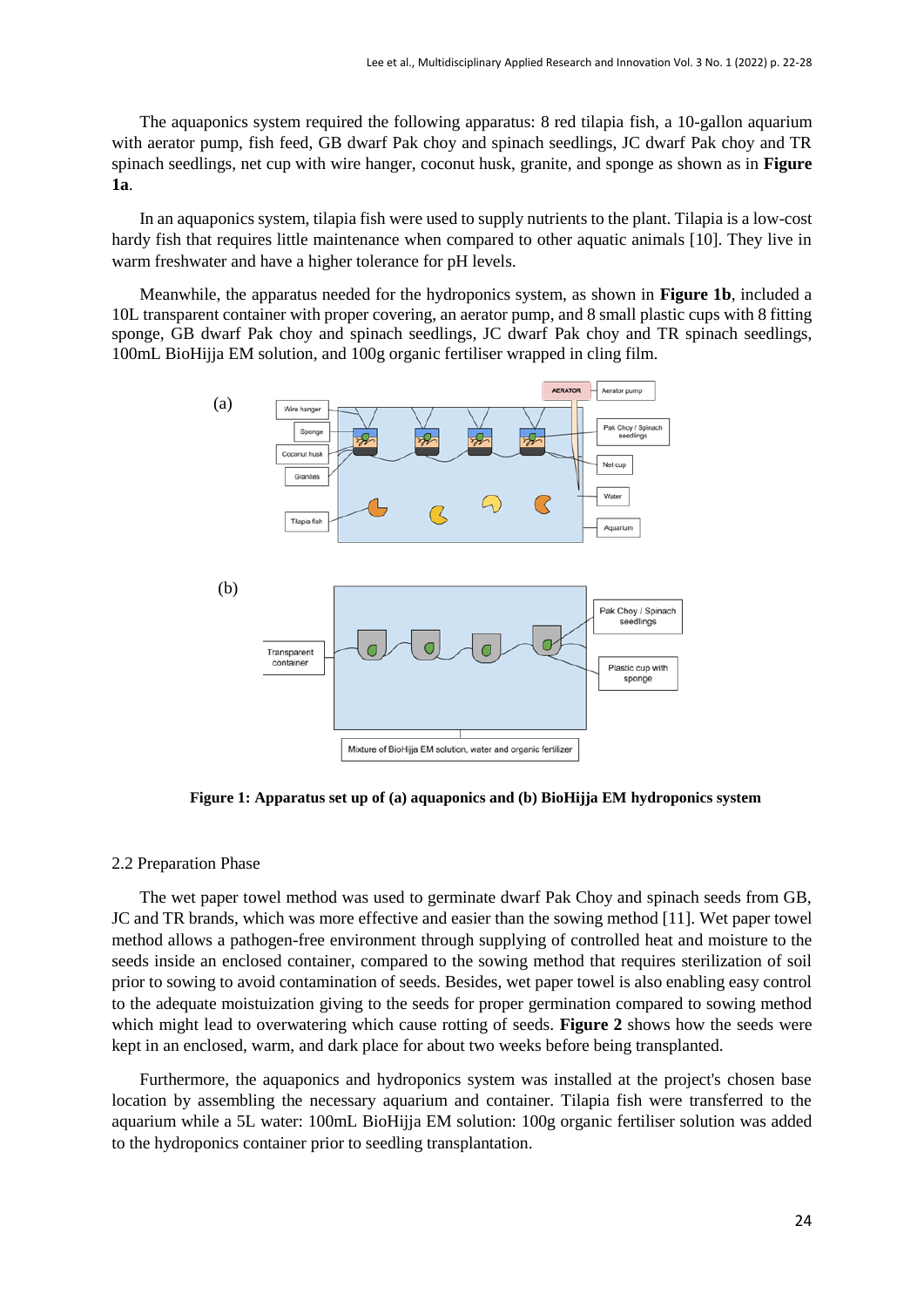

**Figure 2: Wet paper towel seeds germination method**

#### 2.3 Implementation Phase

The germinating seeds were ready to be transplanted into the net cup once the seeds start sprouted on the wet paper towel. Germinated seedlings of dwarf Pak choy from GB and JC brands, and germinated seedlings of spinach from GB and TR brands were transplated into cups. Both type of Pak choy and spinach seedlings from each different brands were duplicated and settled separately in both aquaponics and hydroponics systems, as shown in **Figures 3a and 3b**, respectively.



**Figure 3: Seedlings transplanted in the (a) aquaponics and (b) hydroponics system**

#### 2.4 Observation Phase

The observation was carried out at KORC by focusing on two research findings: the comparison of seed quality between Grabbit brand and others on the market, and the comparison of growth rate between aquaponics and hydroponics planting methods.

For the comparison of seed quality, two aspects were observed: the time it took dwarf Pak Choy and spinach seeds from GB, JC and TR to germinate, and the yield of successful seed germination (%), as stated in **Eq.1**.

Yield of successful seeds germination (
$$
\%
$$
) =  $\frac{\text{Count of successfully germinated seeds}}{\text{Total count of seeds in a batch}}$  Eq. 1

Meanwhile, for the comparison of growth rates between aquaponics and hydroponics, two aspects were observed which were the rate of increase in plant height and the number of leaves within 7 days.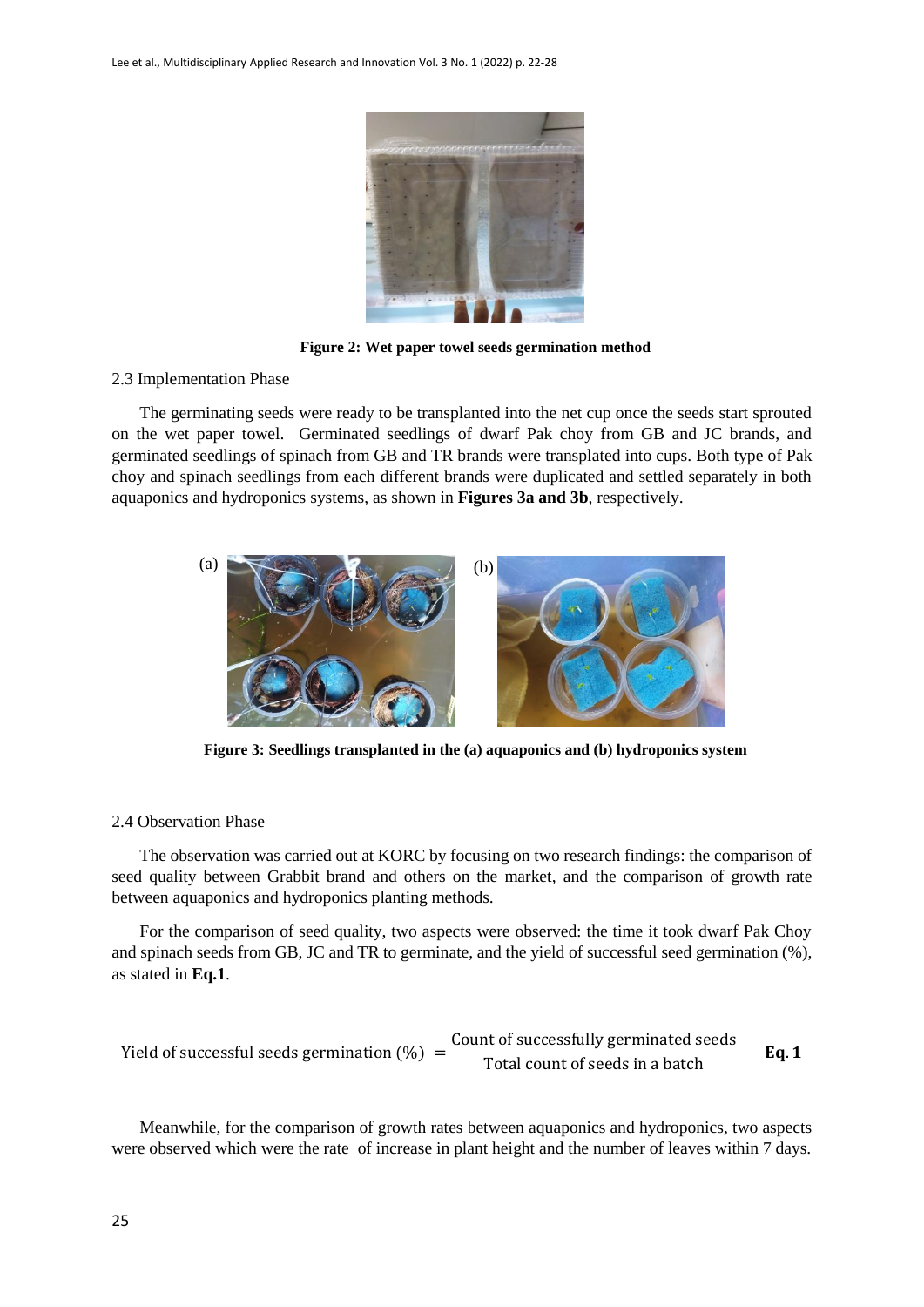#### **3. Results and Discussion**

This section discussed all of the research project's findings, with two main focuses being the comparison of seed quality between Grabbit and other brands, and the comparison of dwarf Pak Choy and spinach growth rate through aquaponics and hydroponics planting.

#### 3.1 Seed quality comparison

The seed's quality was determined by two observations along with the seeds germination phase which was the duration it took for seeds to germinate, and the yield of successful germination from a total count of 40 seeds in each batch. The results of observation were normalized to percentage (%) yield of successful germination over time as shown in **Figure 4**.

As clearly shown in **Figure 4**, the value of normalized percentage yield of successful germination over time for JC Garden Pak choy (JC-PC) was higher at 6.071 compared to Grabbit Pak choy (GB-PC) at 3.571. This indicated that there were a total of 6 JC-PC seeds successful to germinate within one day period, compared to only 3 for GB-PC. Meanwhile for spinach, the result from normalized percentage yield of successful germination over time shown that value for Grabbit spinach (GB-SP) is higher at 11.563, compared to TRIO spinach (TR-SP) at 10.938. This means that there would be 11 GB-SP seeds been germinated per day, which is greater than TR-SP that successfully germinate 10 seeds per day.



**Figure 4: Normalized percentage yield of successful germination over time**

Overall, a comparison of the germination period used and the yield of successful germination results revealed that the Grabbit brand from KBC had lower seed quality of dwarf Pak Choy in the market compared to JC Garden. However, spinach seeds quality from the Grabbit brand were higher compare to TRIO brand spinach seeds from other brands.

#### 3.2 Growth rate comparison

Plant growth rates were tested for one week to determine the efficiency of Pak Choy and spinach planting by using aquaponics and hydroponics systems as an alternative to conventional soil planting. Two aspect of plant growth rate were measure to determine the effectiveness of the system which is plant height and number of leaves from day 1 to day 7 after transplanting into both system. **Figure 5** representing different in plant height from both aquaponics and hydroponics systems. Meanwhile, **Figure** 6 shown the total count of newly grown leaves from aquaponics and hydroponics systems.

According to the data in **Figure 5**, ¾ of plants in BioHijja EM hydroponics planting system had higher height difference compared to plants in aquaponics planting system, except the only JC Garden Pak choy (JC-PC) which shown that plant in aquaponics had greater increase in height at 0.5cm than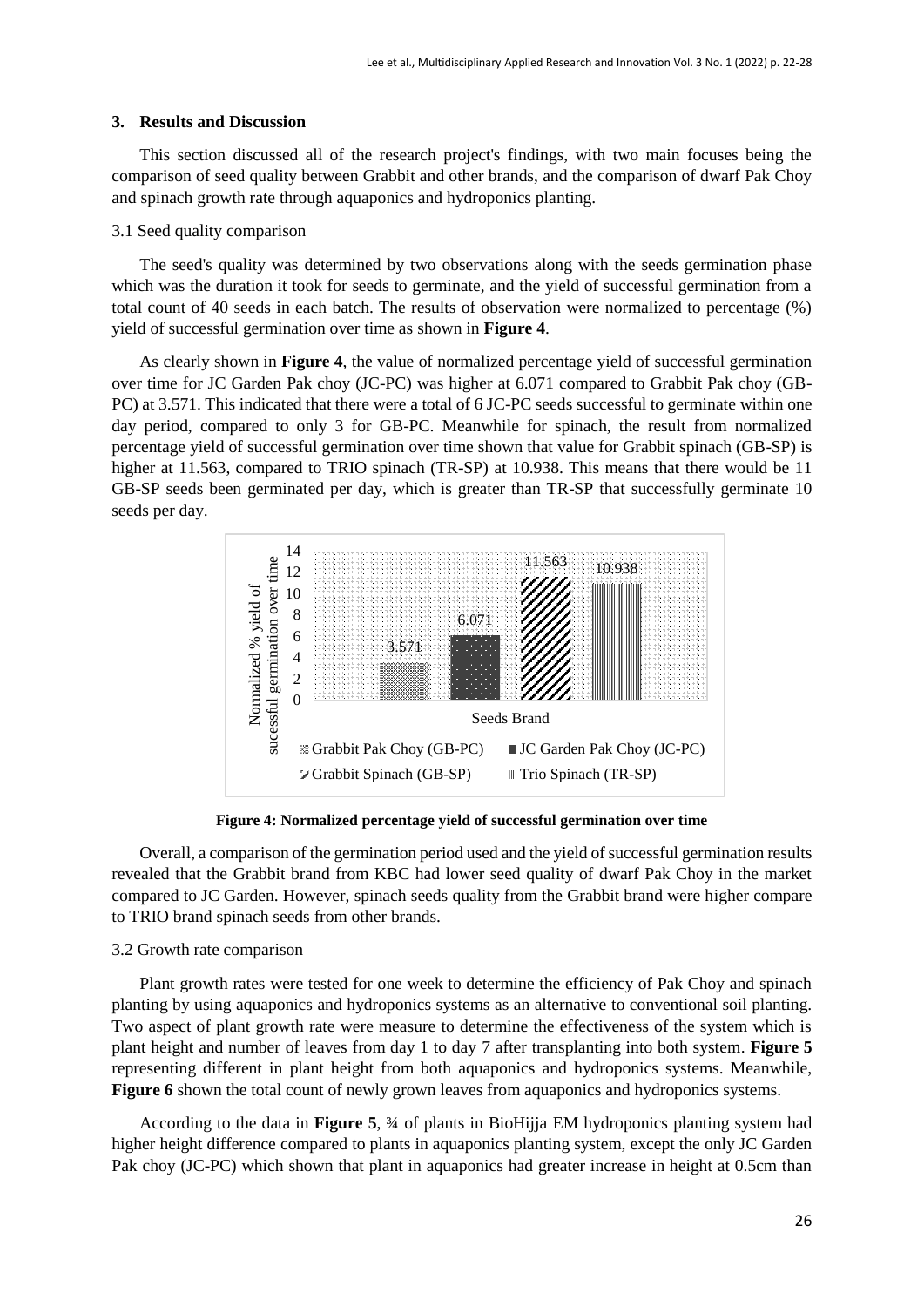that in hydroponics system at 0.2cm. Grabbit Pak choy (GB-PC) marks the highest heigh difference of 0.7cm compared to other plants which are less than 0.7cm. This result indicated that BioHijja EM hydroponics system is more suitable to be used for growing of Pak choy and spinach at KORC.

According to **Figure 6** illustrating the total count of newly grown leaves, BioHijja EM hydroponics growned JC Garden Pak choy (JC-PC) showed the highest count of new leaves from Day 1 to Day 7 which is total of 5 new leaves, compared to JC-PC in aquaponics system which had only 4 new leaves. The rest of plants all had shown similar count of newly grown leaves between aquaponics and hydroponics planting systems, with overall counts stated that Pak choy has grown more new leaves (more than 4 new leaves) compared to spinach (2 leaves) in both aquaponics and hydroponics systems.. This result suggested that Pak choy is more suitable for aquaponics and hydroponics planting than spinach at KORC.



**Figure 5: Different in plant height against aquaponics and hydroponics systems**



**Figure 6: Total count of newly grown leaves against aquaponics and hydroponics systems**

#### **4. Conclusion**

As a result, it can be concluded that hydroponics planting using BioHijja EM solution produce a higher plant growth rate compare to aquaponics. This could be because a sufficient and consistent amount of nutrient is provided to Pak choy and spinach to meet the requirements for plant growth, as opposed to aquaponics, which uses fish waste as the nutrient source for planting, which could be insufficient or overloaded to support optimal plant growth. Finally, hydroponics planting with BioHijja EM solution as the nutrient source could be an option for Pak choy planting at KORC.